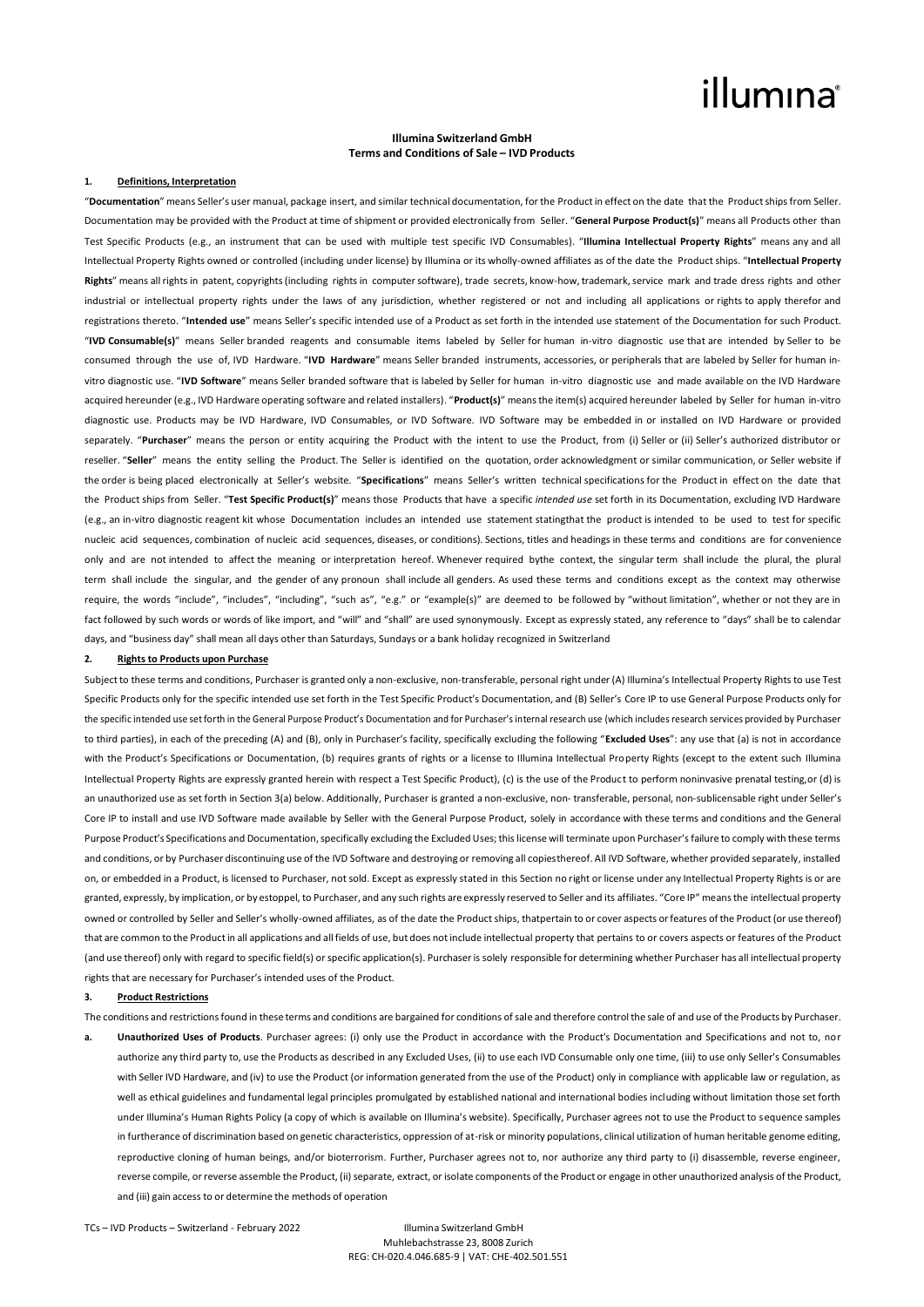## llumına

of the Product. Purchaser and any user of the Productsshall comply with this Section 3. Purchaser shall notify Seller of any suspected or actual breach of this section, or of any disappearance, theft, or confiscation of Products promptly, but no later than15 days following knowledge of the applicable incident. Purchaser shall provide Seller with reasonable access to confirm Purchaser's compliance with the requirements in (iv). Seller reserves the right to discontinue sales of IVD Consumables or servicing of IVD Hardware in the event Purchaser does not comply with this Section 3(a)(iv).

- **b.** Software License Restrictions. Purchaser acknowledges that software may be subject to additional terms and conditions. Purchaser may not use, copy, modify, create derivative works of, reverse engineer, decompile, disassemble, distribute, sell, assign, pledge, sublicense, lease, loan, rent, timeshare or otherwise transfer the IVD Software, nor permit any other party to do any of the foregoing. Purchaser may not remove from the IVD Software, or alter, any of the trademarks, trade names, logos, patent or copyright notices or markings, or add any other notices or markings to the IVD Software. Purchaser may not (and may not attempt to) defeat, avoid, by-pass, remove, deactivate or otherwise circumvent any protection mechanisms in the IVD Software including without limitation any such mechanism used to restrict or control the functionality of the IVD Software.
- **c. Third Party Code**. To the extent third party code is included in IVD Software and any term or condition of a third party license applicable to such third party code directly conflicts with the terms and conditions set forth herein, the applicable term(s) or condition(s) of that third party license will be applicable only to that third party code and only to the extent necessary to remove the conflict.

#### **4. Regulatory**

Illumina intends that its products be used only in a lawful and ethical manner. Purchaser agrees to comply with all applicable laws, regulations, and ethical guidelines promulgated by established national and international ethical bodies when using, maintaining, and disposing of the Product and the information generated from the use of the Product. Purchaser shall obtain and maintain all necessary licenses and consents and agreesto comply with all applicable laws and regulations when using, maintaining, and disposing of Product.

#### **5. Limited Liability**

TO THE EXTENT PERMITTED BY LAW, IN NO EVENT SHALL SELLER OR ITS SUPPLIERS BE LIABLE TO PURCHASER OR ANY THIRD PARTY FOR ANY INDIRECT, SPECIAL, INCIDENTAL, EXEMPLARY, CONSEQUENTIAL OR PUNITIVE DAMAGES OF ANY KIND (INCLUDING, BUT NOT LIMITED TO, THE COSTS OF PROCUREMENT OF SUBSTITUTE PRODUCTS OR SERVICES, LOST PROFITS, DATA OR BUSINESS) ARISING OUT OF OR IN CONNECTION WITH, WITHOUT LIMITATION, THE SALE OF THE PRODUCT, ITS USE, SELLER'S PERFORMANCE OR ANY OF THESE TERMS AND CONDITIONS, HOWEVER ARISING OR CAUSED AND ON ANY THEORY OF LIABILITY (WHETHER IN CONTRACT, TORT (INCLUDING NEGLIGENCE), STRICT LIABILITY OR OTHERWISE).

TO THE EXTENT PERMITTED BY LAW, SELLER'S TOTAL AND CUMULATIVE LIABILITY TO PURCHASER OR ANY THIRD PARTY ARISING OUT OF OR IN CONNECTION WITH THESE TERMS AND CONDITIONS, INCLUDING WITHOUT LIMITATION, THE PRODUCT (INCLUDING USE THEREOF) AND SELLER'S PERFORMANCE, WHETHER IN CONTRACT, TORT (INCLUDING NEGLIGENCE), STRICT LIABILITY OR OTHERWISE, SHALL IN NO EVENT EXCEED THE AMOUNT PAID TO SELLER FOR THE PARTICULAR PRODUCT CONTAINED IN THE PARTICULAR ORDER THAT DIRECTLY CAUSED THE LIABILITY.

#### **6. Limitations on Warranties**

TO THE EXTENT PERMITTED BY LAW AND SUBJECT TO THE EXPRESS PRODUCT WARRANTY MADE IN THESE TERMS AND CONDITIONS SELLER MAKES NO (AND EXPRESSLY DISCLAIMS ALL) WARRANTIES, EXPRESS, IMPLIED OR STATUTORY, WITH RESPECT TO THE PRODUCT, INCLUDING WITHOUT LIMITATION, ANY IMPLIED WARRANTY OF MERCHANTABILITY, FITNESS FOR A PARTICULAR PURPOSE, NONINFRINGEMENT, OR ARISING FROM COURSE OF PERFORMANCE, DEALING, USAGE OR TRADE, WITHOUT LIMITING THE GENERALITY OF THE FOREGOING, SELLER MAKES NO CLAIM, REPRESENTATION, OR WARRANTY OF ANY KIND AS TO THE UTILITY OF THE PRODUCT FOR PURCHASER'S INTENDED USES. NOTHING IN THESE TERMS AND CONDITIONS SHALL LIMIT LIABILITY OF A PARTY OR ITS AFFILIATED ENTITIES FOR GROSS NEGLIGENCE OR FRAUD.

#### **7. Product Warranty**

All warranties are personal to the Purchaser and may not be transferred or assigned to a third-party, including an affiliate of Purchaser. All warranties are facility specific and do not transfer if the Product is moved to another facility of Purchaser, unless Seller conducts such move. The warranties described in these terms and conditions exclude any stand-alone third-party goods that may be acquired or used with the Products.

- a. Warranty for IVD Consumables. Seller warrants that IVD Consumables will conform to their Specifications until the later of (i) 3 months from the date of shipment from Seller, or (ii) any expiration date or the end of the shelf-life pre-printed on such IVD Consumables by Seller, but in either event no later than 12 months from the date of shipment.
- **b. Warranty for IVD Hardware.** Seller warrants that IVD Hardware, other than Upgraded Components, will conform to its Specifications for a period of 12 months after its shipment date from Seller unless the IVD Hardware includes Seller provided installation in which case the warranty period begins on the date of installation or 30 days after the date the IVD Hardware was delivered, whichever occurs first ("**Base IVD Hardware Warranty**"). "Upgraded Components" means Seller provided components, modifications, or enhancements to IVD Hardware provided pursuant to the Base Hardware Warranty. Seller warrants that Upgraded Components will conform to their Specifications for a period of 90 days from the date the Upgraded Components are provided by Seller. Upgraded Components do not extend the Base Hardware Warranty for the IVD Hardware unless the upgrade was conducted by Seller at Seller's facilities in which case the upgraded IVD Hardware shipped to Purchaser comes with a new Base IVD Hardware Warranty.
- **c. Exclusions from Warranty Coverage.** The foregoing warranties do not apply to the extent a non-conformance is due to (i) abuse, misuse, neglect, negligence, accident, improper storage, or use contrary to the Documentation or Specifications, (ii) use that is an Excluded Use or otherwise not in accordance with these terms and conditions, (iii) improper handling, installation, maintenance, or repair (other than if performed by Seller's personnel), (iv) unauthorized alterations, (v) Force Majeure events, or (vi) use with a third party's good (unlessthe Product's Documentation or Specifications expressly state such third party's good isfor use with the Product).
- **d. Procedure for Warranty Coverage.** In order to be eligible for repair or replacement under this warranty Purchaser must (i) promptly contact Seller's support department to report the non-conformance, (ii) cooperate with Seller in confirming or diagnosing the non-conformance, and (iii) return the Product, transportation

TCs – IVD Products – Switzerland - February 2022 Illumina Switzerland GmbH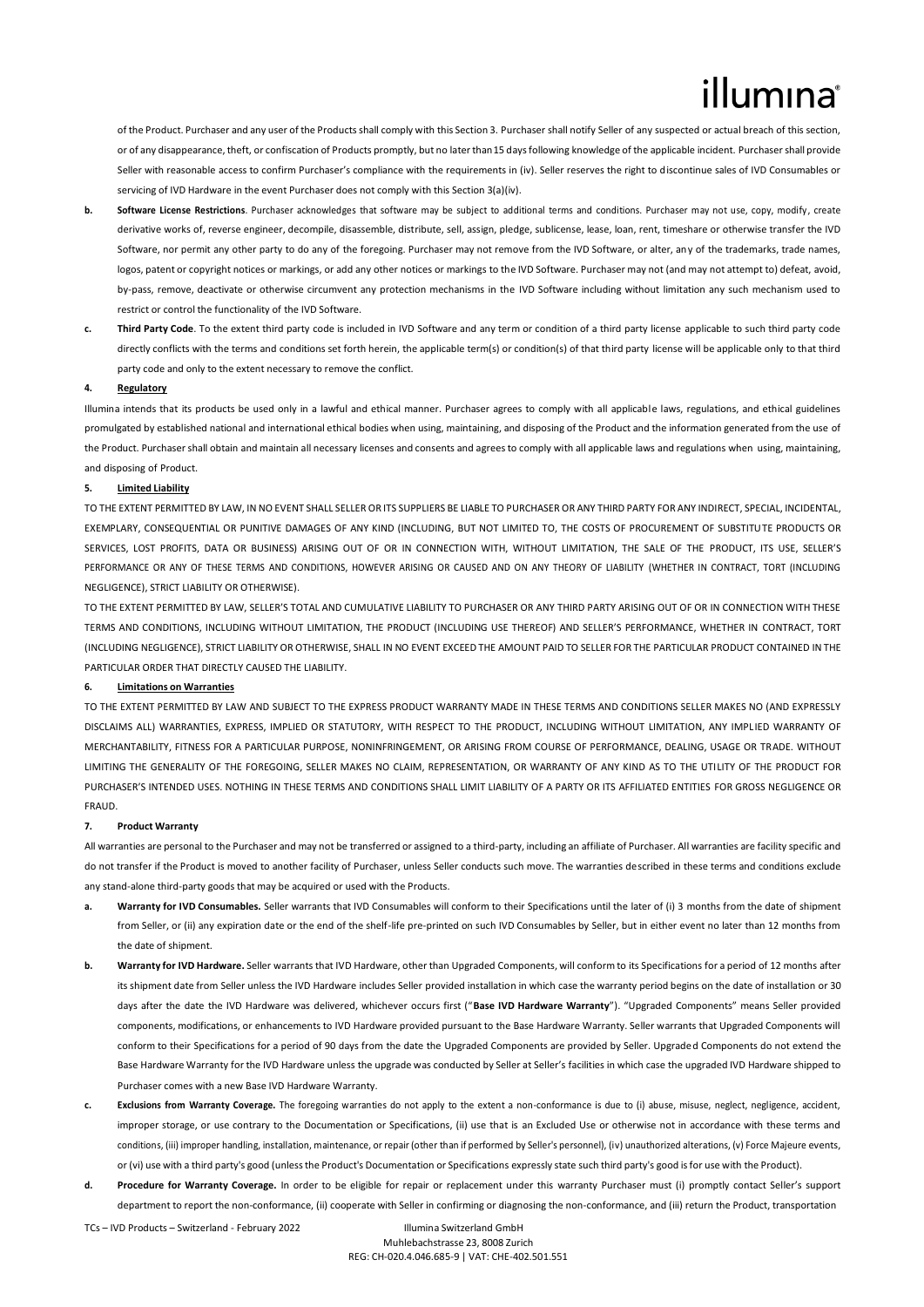# illumina

charges prepaid to Seller following Seller's instructions or, if agreed by Seller and Purchaser, grant Seller's authorized repair personnel access to the Product in order to confirm the non-conformance and make repairs.

e. Sole Remedy under Warranty. Seller will, at its option, repair or replace non-conforming Product that is covered by this warranty provided that Seller can reasonably identify and confirm such non-conformance. The warranty period for repaired or replaced IVD Consumables is 90 days from the date of shipment, or the remaining period on the original Consumables warranty, whichever is later. IVD Hardware may be repaired or replaced with functionally equivalent, reconditioned, or new IVD Hardware or components (if only a component of IVD Hardware is non-conforming). If the IVD Hardware is replaced in its entirety, the warranty period for the replacement is 90 daysfrom the date ofshipment or the remaining period on the original IVD Hardware warranty, whichever ends later. If only a component is being repaired or replaced, the warranty period for such component is 90 days from the date of shipment or the remaining period on the original IVD Hardware warranty, whichever ends later. The preceding states Purchaser's sole remedy and Seller's sole obligations under the warranty provided.

#### **8. Indemnification**

- **a. Indemnification by Seller**. Subject to these terms and conditions, including without limitation, the Exclusions to Seller's Indemnification Obligations (Section 8(b) below), the Conditions to Indemnification Obligations (Section 8(d) below), Seller shall (i) defend, indemnify and hold harmless Purchaser against any third-party claim or action alleging that the (A) Test Specific Products when used for the specific intended use set forth in its Documentation, and (B) the General Purpose Products when used for (x) the specific intended use set forth in its Documentation, or (y) Purchaser's use, in accordance with these terms and conditions, and in accordance with the Product's Documentation and Specifications infringes the valid and enforceable intellectual property rights of a third party, and (ii) pay all settlements entered into, and all final judgments and costs (including reasonable legal fees) awarded against Purchaser in connection with such infringement claim. If the Product or any part thereof, becomes, or in Seller's opinion may become, the subject of an infringement claim, Seller shall have the right, at its option, to (A) procure for Purchaser the right to continue using the Product, (B) modify or replace the Product with a substantially equivalent non-infringing substitute, or (C) require the return of the Product and terminate the rights, license, and any other permissions provided to Purchaser with respect to the Product and refund to Purchaser the depreciated value (as shown in Purchaser's official records) of the returned Product at the time of such return; provided that, no refund will be given for used-up or expired IVD Consumables. This Section states the entire liability of Seller for any infringement of third-party intellectual property rights.
- **b. Exclusions to Seller Indemnification Obligations.** For the avoidance of doubt, Seller has no obligation to defend, indemnify or hold harmless Purchaser for any infringement claim to the extent such infringement arises from: (i) use of the Product for any Excluded Use, (ii) use of the Product in any manner not in accordance with its Specifications, its Documentation, or the rights expressly granted to Purchaser and restrictions imposed on Purchaser under these terms and conditions. including without limitation, any use of the Product beyond the specific intended use set forth in its Documentation, (iii) use of the Product in combination with any third party products, materials, or services (unless the Product's Documentation or Specifications expressly state that such third party's good is for use with the Product), (iv) use of the Product to perform any assay or other process not supplied by Seller, (iv) Seller's compliance with specifications or instructions for such Product furnished by, or on behalf of, Purchaser, (v) Purchaser's breach of any of these terms and conditions, or (vi) use of stand-alone third party goods that may be acquired or used with the Products (each of (i) - (vi), is referred to as an "**Excluded Claim**").
- **c. Indemnification by Purchaser**. Purchaser shall defend, indemnify and hold harmless Seller, its affiliates, their non-affiliate collaborators and development partners that contributed to the development of the Product, and their respective officers, directors, representatives and employees against any claims, liabilities, damages, fines, penalties, causes of action, and losses of any and every kind, including without limitation, personal injury or death claims, and infringement of a third party's intellectual property rights, resulting from, relating to, or arising out of any Excluded Claim.
- **d. Conditions to Indemnification Obligations.** The parties' indemnification obligations are conditioned upon the party seeking indemnification (i) promptly notifying the other party in writing of such claim or action, (ii) giving the other party exclusive control and authority over the defense and settlement of such claim or action, (iii) not admitting infringement of any intellectual property right without prior written consent of the other party, (iv) not entering into any settlement or compromise of any such claim or action without the other party's prior written consent, and (v) providing reasonable assistance to the other party in the defense of the claim or action; provided that, the indemnifying party reimburses the indemnified party for its reasonable out-of-pocket expenses incurred in providing such assistance.

#### **9. Payment Terms**

Each purchase order is a separate, independent transaction, and Purchaser has no right of set-off against other purchase orders or other transactions with Seller. Seller will invoice upon shipment. Subject to Seller's credit review of Purchaser (following which Seller shall inform Purchaser of applicable payment terms), all payments are due within 30 days of the date of the invoice. All amounts due shall be paid in the currency found on the invoice. If payment is made by wire or other electronic funds transfer, Purchaser is solely responsible for any bank or other fees charged and will reimburse Seller for any such fees. If any payment is not made by the due date Seller may exercise all rights and remedies available by law. Purchaser shall pay for all costs (including reasonable attorneys' fees) incurred by Seller in connection with the collection of late payments. Any amount not paid by the due date will bear interest from the day following the date on the invoice at a rate equal to the interest rate applied by the European Central Bank to its most recent refinancing operation plus 8 percentage points, or the maximum amount permitted by law, if lower.

### **10. Shipping Terms; Title and Risk of Loss**.

Unless otherwise set forth in writing by Seller or otherwise agreed between the parties, all shipments are made DDP (Incoterms 2020) at the address designated by Purchaser at the time of ordering. In all cases, title (except for IVD Software and third-party software) and risk of loss transfers to Purchaser when Product is made available at such address.

#### **11. Taxes**

Purchaser agrees that any applicable sales, use, excise, VAT (value added tax), GST (goods and services tax), withholding and other taxes will be calculated based on both the tax rates in effect on the date of shipment and the ship to address for the Product. Any amounts for tax listed on a quotation, if any, are for reference purposes only and are not binding on Seller. All prices and other amounts payable to Seller are exclusive of and are payable without deduction for any taxes, customs duties, tariffs or charges hereafter claimed or imposed by any governmental authority upon the sale of Product, all of which will be paid by Purchaser. In the event Seller is required by law or

TCs – IVD Products – Switzerland - February 2022 Illumina Switzerland GmbH

Muhlebachstrasse 23, 8008 Zurich REG: CH-020.4.046.685-9 | VAT: CHE-402.501.551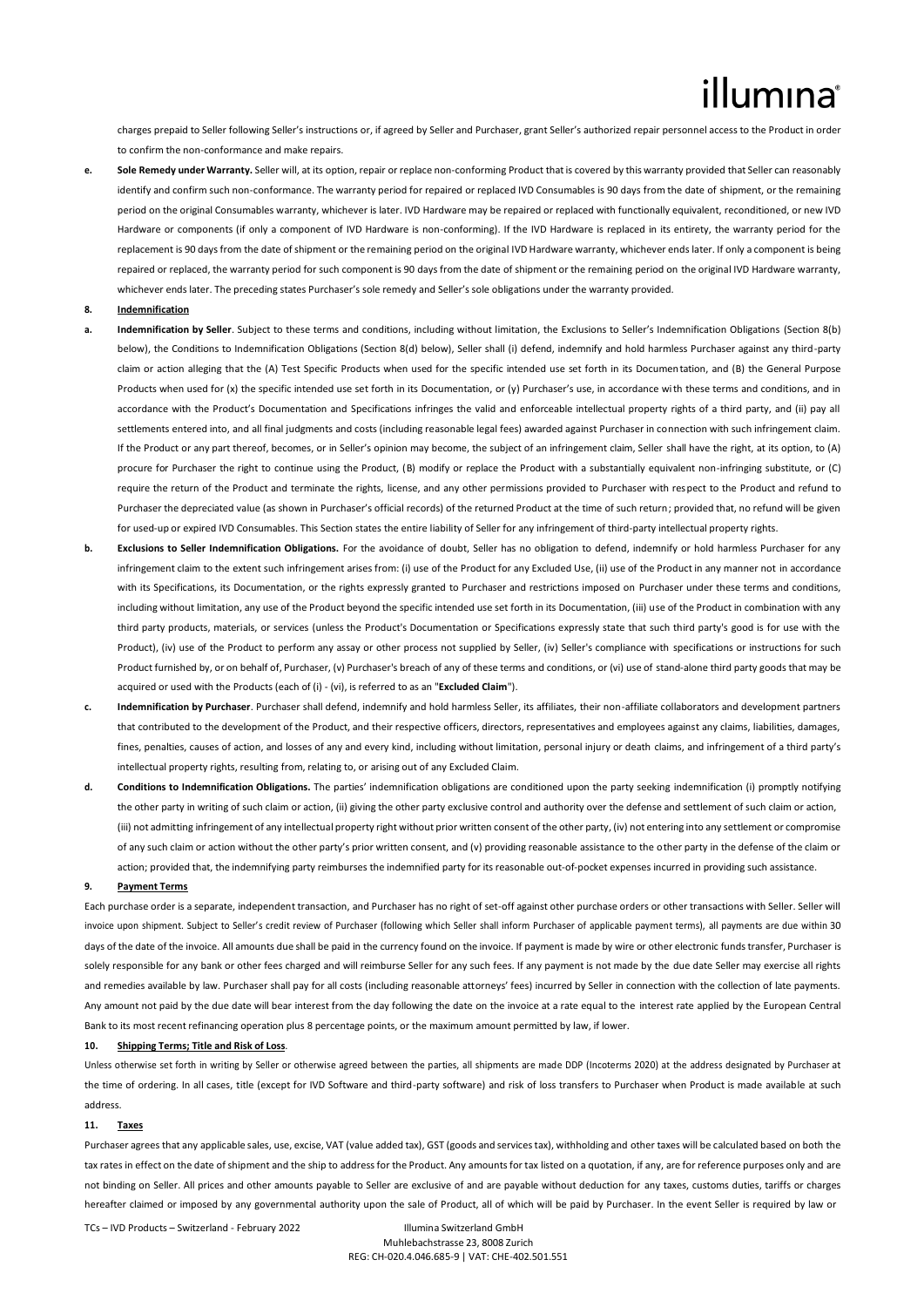## illumina

regulation to pay any such tax, duty, tariff or charge, such amount will be added to the purchase price or subsequently invoiced to the Purchaser. In the event Purchaser is required by law or regulation to deduct any such tax, duty, tariff or charge the Purchaser shall gross up any payment to the Seller.

#### **12. General**

- **a. Applicability of Terms and Conditions**. These terms and conditions exclusively govern the ordering, purchase, supply, and use of Product, and prevail over any conflicting, amending and/or additional terms contained in any purchase orders, invoices, or similar documents all of which are hereby rejected and are null and void. Seller's failure to object to any such terms shall not constitute a waiver by Seller, nor constitute acceptance by Seller of such terms and conditions.
- **b. Order Changes/Cancellations**. Orders for Products may not be changed or cancelled once placed.
- **c. Governing Law.** These terms and conditions, their interpretation, and the performance of the parties shall be governed by the laws of Switzerland. Seller and Purchaser agree that the United Nations Convention on Contracts for the International Sale of Goods shall not apply.
- **d. Arbitration.** Any dispute, claim or controversy arising out of or relating to the breach, termination, enforcement, interpretation or validity of these terms and conditions, shall be determined by confidential binding arbitration conducted in the English language, to be held in Zurich before one arbitrator appointed under the rules of UNCITRAL ("**Rules**") and administered under the Rules, which are deemed to be incorporated by reference into this clause,. In all cases of arbitration hereunder each party shall bear its own costs and expenses and an equal share of the arbitrator's and administrator's fees of arbitration; neither party nor an arbitrator may disclose the existence, content, or results of any arbitration without the prior written consent of both parties, unless required by law; the decision of the arbitrator shall be final and binding on the parties, provided that, the arbitrator shall not have the authority to alter any explicit provision of this Agreement; judgment on the award may be entered in any court having jurisdiction. This clause shall not preclude the parties from seeking provisional remedies in aid of arbitration from a court of appropriate jurisdiction. Notwithstanding anything herein to the contrary, any claims or causes of action involving infringement, validity, or enforceability of a party or its affiliate's intellectual property rights are not subject to this arbitration clause.
- **e. Representations and Warranties**. Purchaser is not an authorized dealer, representative, reseller, or distributor of any of Seller's, or its affiliates', products or services. Purchaser agrees, represents and warrants that it (i) is not purchasing the Product on behalf of a third party, (ii) is not purchasing the Product in order to resell or distribute the Product to a third party, (iii) is not purchasing the Product in order to export the Product from the country in which Seller shipped the Product pursuant to the ship-to address designated by Purchaser at the time of ordering ("Ship-to Country"), and (iv) will not export the Product out of the Ship-To Country. Purchaser further represents and warrants that the Product shall be used in the usual course of business or practice, or by: (A) a person licensed in a health field in the applicable jurisdiction(s) or (B) a Purchaser's designated agent or employee for lawful research, teaching, or testing purposes.
- **f. Remediesfor Breach**. In addition to any remedies specified elsewhere under these terms and conditions, including without limitation Sections 2-4, and any remedies available to Seller under law, Seller may, immediately upon notice to the Purchaser, do any, all, or any combination of the following in the event Purchaser breaches any of these terms and conditions: (i) cease performance, including without limitation, cease further shipments of Product, (ii) terminate the rights granted to Purchaser pursuant to Section 2 (Rights to Product Upon Purchase), (iii) terminate any service contracts then in effect for affected Product, or (iv) terminate any remaining product warranty for the affected Product.
- **g. Facility Requirements and Installation of IVD Hardware** Purchaser acknowledges that it isresponsible for ensuring at Purchaser'ssole cost that its facility meets the site requirements for the IVD Hardware. If the purchase of IVD Hardware includes installation it will be completed within 30 days of delivery of all components of the IVD Hardware and the facility meeting such requirements, including Purchaser's reasonable cooperation.
- **h. IVD Hardware Compatibility**. Due to the slower rate of updates to IVD Hardware, Purchaser acknowledges that Seller's research use reagents and consumables may not be compatible with the IVD Hardware and IVD Software. Please contact Seller's technical support department prior to purchasing any Seller research use reagents and consumables for use with IVD Hardware and IVD Software.
- **i.** Service Contracts. If a Seller extended service contract for Hardware is being provided, then Seller's standard terms and conditions for such service contract shall exclusively govern such extended service contract. Purchaser agrees that all service contracts are both personal to Purchaser and facility specific: services contracts cannot be transferred to a third party and may not be transferred to a new facility if the Hardware is relocated.
- **j. Future Products**. Any future products and/or services ("**Unreleased Products**") are subject to new part numbers, pricing, and specifications and the acquisition of Product hereunder is not in reliance on the availability of any Unreleased Products.
- **k. Seller Affiliates**. Any actions or rights that may be performed or exercised by Seller may be performed or exercised by Seller itself or by any of its affiliates. By way of non-limiting example, Seller's affiliates may carry out shipment, servicing, invoicing and receipt of payment.
- **l. Force Majeure**. Seller is not responsible for any failure to perform or delay attributable in whole or in part to any cause beyond its reasonable control, including but not limited to acts of God, fire, flood, tornado, earthquake, hurricane, lightning, any action taken by a government or regulatory authority, actual or threatened acts of war, terrorism, civil disturbance or insurrection, sabotage, labor shortages or disputes, failure or delay in delivery by Seller's suppliers or subcontractors, transportation difficulties, shortage of energy, raw materials or equipment, or Purchaser's fault or negligence. In the event of any such delay the delivery date shall be deferred for a period equal to the time lost by reason of the delay.
- **m. Notices**. Any notice required or permitted shall be in writing and shall be deemed received when (i) delivered personally; (ii) 5 day s after having been sent by registered or certified mail, return receipt requested, postage prepaid (or 10 days for international mail); or (iii) 1 day after deposit with a commercial express courier that provides written verification of receipt.
- **n. Seller Information**. Seller may maintain and use a database of orders and account information pertaining to Purchaser for purposes of order processing, maintaining records, assisting with future orders of Purchaser, and compliance with applicable laws and regulations. Purchaser may not disclose any financial terms of this transaction to any third party without the prior written consent of the Seller, except as (and only to the extent) required by securities or other applicable law. Purchaser grants to Seller a non-exclusive, fully paid-up, royalty-free, worldwide, irrevocable, perpetual right and license, with the right to sublicense, to use and commercialize in any manner suggestions, ideas or comments provided by Purchaser to Seller related to the Products.

TCs – IVD Products – Switzerland - February 2022 Illumina Switzerland GmbH